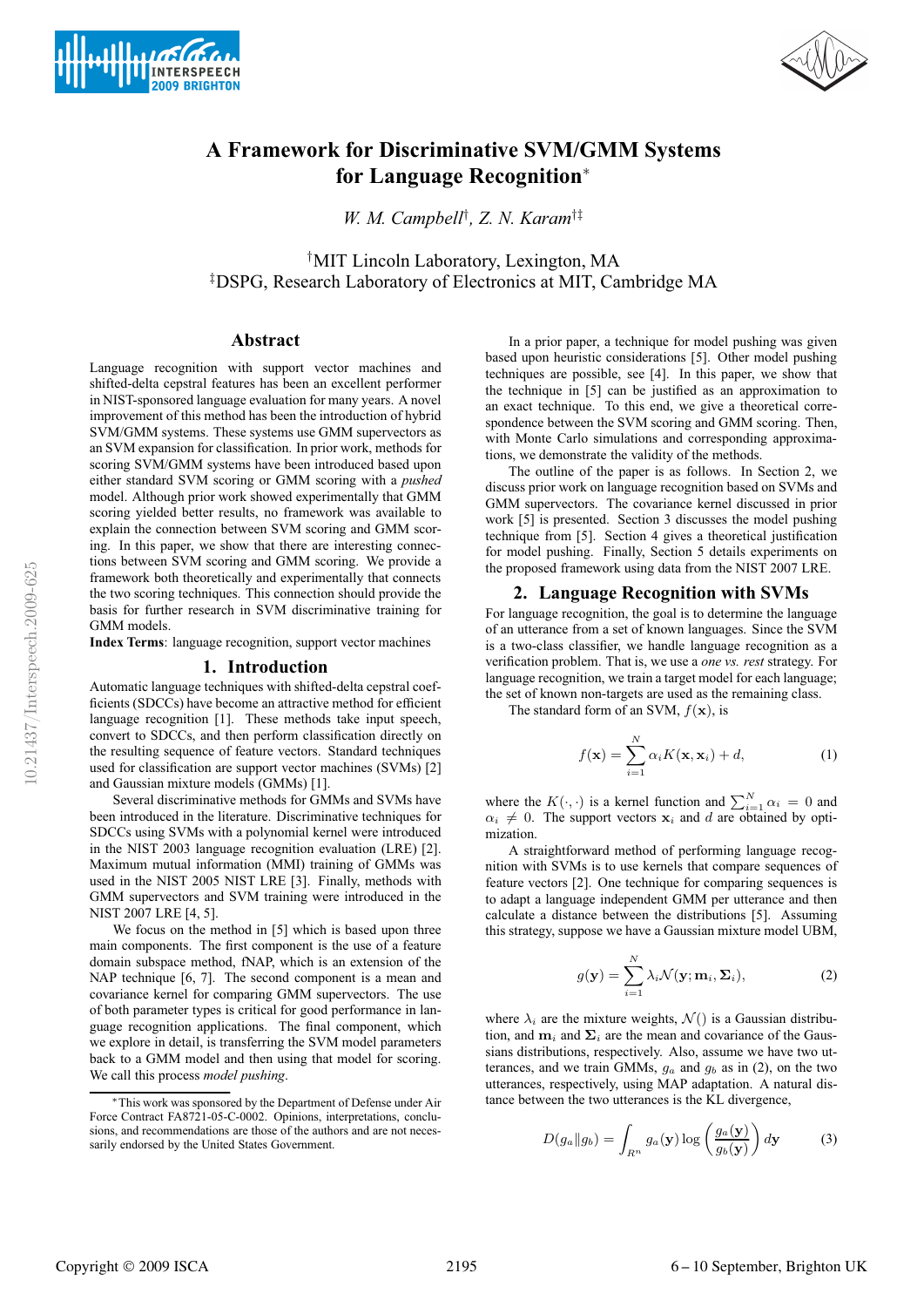Unfortunately, the KL divergence does not satisfy the Mercer condition usually assumed for SVM training.

In prior work, instead of using the divergence directly, several approximations were made to obtain a kernel-induced distance [5]. The first approximation involved the log-sum inequality,

$$
D_s(g_a||g_b) \leq \sum_{i=1}^N \lambda_i D_s \left(\mathcal{N}(\cdot; \mathbf{m}_{a,i}, \Sigma_{a,i}) || \mathcal{N}(\cdot; \mathbf{m}_{b,i}, \Sigma_{b,i})\right)
$$
\n(4)

where we have represented the *i*th mixture component means of the adapted supervectors by  $\mathbf{m}_{a,i}$  and  $\mathbf{m}_{b,i}$  and the adapted covariances are similarly denoted. Note that we have switched to the symmetrized form of the KL divergence,  $D_s()$ .

A closed-form formula for the symmetric divergence between Gaussian distributions is given by

$$
D_s(\mathcal{N}(\cdot; \mathbf{m}_{a,i}, \Sigma_i)||\mathcal{N}(\cdot; \mathbf{m}_{b,i}, \Sigma_i)) =
$$
  
\n
$$
0.5 \operatorname{tr}(\Sigma_{b,i}^{-1} \Sigma_{a,i}) + 0.5 \operatorname{tr}(\Sigma_{b,i}^{-1} \Sigma_{a,i}) - n
$$
  
\n
$$
+ 0.5(\mathbf{m}_{a,i} - \mathbf{m}_{b,i})^t (\Sigma_{a,i}^{-1} + \Sigma_{b,i}^{-1}) (\mathbf{m}_{a,i} - \mathbf{m}_{b,i});
$$
  
\n(5)

where  $tr(\cdot)$  is the trace, and n is the dimension of the feature space.

At this point, it is tempting to attempt to use (4) with (5) in an SVM framework. The difficulty is that the combination is not a kernel-induced distance. Therefore, in prior work, two additional approximations were performed. We assume that  $\Sigma_{a,i}$ and  $\Sigma_{b,i}$  are diagonal. The first additional approximation was to expand the trace terms in a Taylor expansion,

$$
D_s(\mathcal{N}(\cdot; \mathbf{m}_{a,i}, \Sigma_i)||\mathcal{N}(\cdot; \mathbf{m}_{b,i}, \Sigma_i)) \approx
$$
  
0.5 tr( $(\Sigma_{a,i} - \Sigma_{b,i})\Sigma_i^{-2}(\Sigma_{a,i} - \Sigma_{b,i})$ )  
+  $(\mathbf{m}_{a,i} - \mathbf{m}_{b,i})^t (0.5\Sigma_{a,i}^{-1} + 0.5\Sigma_{b,i}^{-1}) (\mathbf{m}_{a,i} - \mathbf{m}_{b,i}).$  (6)

A second additional approximation was,

$$
0.5\Sigma_{a,i}^{-1} + 0.5\Sigma_{b,i}^{-1} \approx \Sigma_i^{-1}
$$
 (7)

where  $\Sigma_i$  is the covariance from the UBM, see (2). Performing this operation resulted in the distance,

$$
D_s(g_a||g_b) \approx d^2(\mathbf{x}_a, \mathbf{x}_b)
$$
  
= 
$$
\sum_{i=1}^N \lambda_i [(\mathbf{m}_{a,i} - \mathbf{m}_{b,i})^t \Sigma_i^{-1} (\mathbf{m}_{a,i} - \mathbf{m}_{b,i})
$$
  
+ 0.5 tr $((\Sigma_{a,i} - \Sigma_{b,i}) \Sigma_i^{-2} (\Sigma_{a,i} - \Sigma_{b,i})) - n]$ (8)

and the corresponding covariance kernel in [5],

$$
K(\mathbf{x}_a, \mathbf{x}_b) = \sum_{i=1}^N \lambda_i \mathbf{m}_{a,i}^t \mathbf{\Sigma}_i^{-1} \mathbf{m}_{b,i} + \sum_{i=1}^N \frac{\lambda_i}{2} \operatorname{tr} (\mathbf{\Sigma}_{a,i} \mathbf{\Sigma}_i^{-2} \mathbf{\Sigma}_{b,i})
$$
\n(9)

where  $x_a$  is the supervector of means and covariances for  $g_a$ .

To summarize, applying SVMs to language recognition involves several steps. To train language models, the mean and covariance parameters of a UBM are MAP adapted to each utterance in the training corpus. Then, an SVM is trained per language using the kernel (9). For standard SVM scoring, the input test utterance is used to adapt a UBM to obtain mean and covariance parameters and these are input to the scoring equation (1).

## **3. Model Pushing**

Instead of using standard SVM scoring (1), several researchers have explored the possibility of transferring the SVM parameters back to a GMM model and using standard log likelihood ratio scoring [5, 4]. The challenge in this paradigm is to understand the exact role of the SVM parameters in GMM scoring.

The approach presented in [5] was heuristically motivated. The starting point is to observe that the standard kernel scoring in (1) can be split as follows,

$$
f(\mathbf{x}) = \sum_{\{i \mid \alpha_i > 0\}} \alpha_i K(\mathbf{x}, \mathbf{x}_i) - \sum_{\{i \mid \alpha_i < 0\}} \alpha_i K(\mathbf{x}, \mathbf{x}_i) + d. \tag{10}
$$

The two terms on the right hand side resemble a log likelihood ratio between an in-class and out-of-class model. Since we are working with a symmetric linear kernel, we can write (10) as

$$
f(\mathbf{x}) = cK(\mathbf{x}_p, \mathbf{x}) - cK(\mathbf{x}_m, \mathbf{x}) + d.
$$
 (11)

where

$$
\mathbf{x}_p = \frac{1}{c} \sum_{\{i \mid \alpha_i > 0\}} \alpha_i \mathbf{x}_i, \qquad \mathbf{x}_m = -\frac{1}{c} \sum_{\{i \mid \alpha_i < 0\}} \alpha_i \mathbf{x}_i \quad (12)
$$

and

$$
c = \sum_{\{i \mid \alpha_i > 0\}} \alpha_i. \tag{13}
$$

For the kernel (9), the vectors  $x_p$ ,  $x_m$ , etc., will be supervectors of stacked means and covariances.

A natural observation is to view the vectors,  $x_p$  and  $x_m$ , as representations of in-class and out-of-class data and incorporate them into GMM models. Since the process in (12) is a convex combination of supervectors, it produces a valid GMM parameter instance; i.e., the covariances are positive. Thus, we can transfer  $x_p$  to a GMM model,  $g_p(y)$ . A similar process yields a negative model,  $g_m(\mathbf{y})$ .

Intuitively, the combination for  $x_p$  in (12) is on the hyperplane boundary that supports the in-class data. A similar statement can be made for  $x_m$ . Thus, the resulting pushed GMMs are modeling the location of the positive and negative boundaries of the classes. Another interesting observation is that this method weights data unequally—this contrasts to a standard EM technique that would weight these statistics equally.

Scoring with these GMM models is straightforward. For an input set of vectors,  $\{y_i\}$ , we produce a log likelihood ratio,

score = 
$$
\sum_{i} \log (g_p(\mathbf{y}_i)) - \sum_{i} \log (g_m(\mathbf{y}_i)).
$$
 (14)

## **4. Relating Model Pushing to GMM scoring**

We define the cross-entropy between two distributions as

$$
H(p,q) = -\int p(x)\log q(x)dx.
$$
 (15)

We also denote the entropy of  $p(x)$  by  $H(p)$ . Note that

$$
D(p||q) = H(p,q) - H(p).
$$
 (16)

Suppose we have a test utterance with feature vectors,  $y_1, \ldots, y_m$  and we adapt a GMM UBM to this utterance to produce a GMM,  $g_y(y)$ . We can rewrite the standard SVM

.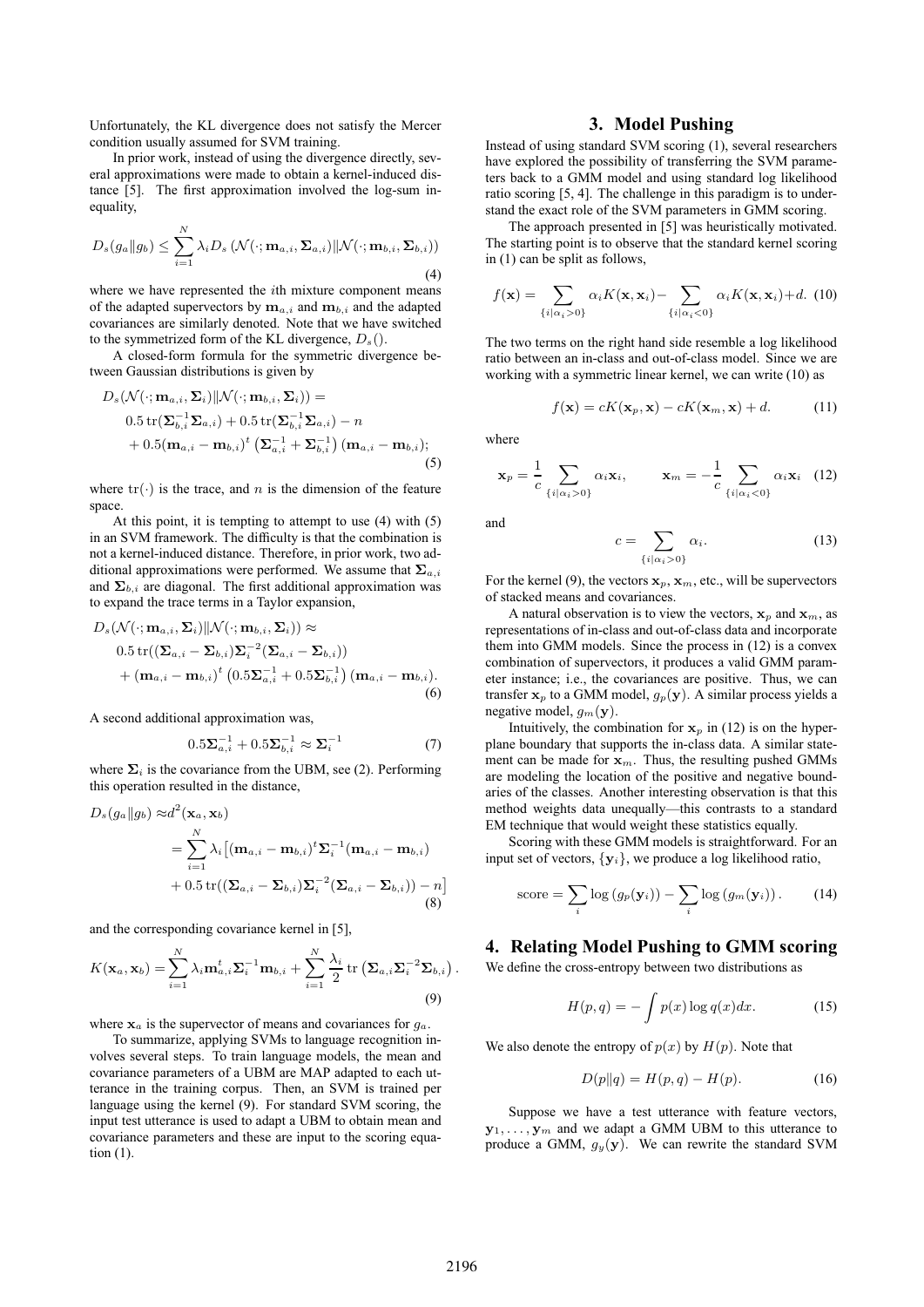scoring equation (1) in terms of distances. That is, if  $d(\mathbf{x}_y, \mathbf{x}_z)$ is the distance in (8), then

$$
d^{2}(\mathbf{x}_{p}, \mathbf{x}_{y}) - d^{2}(\mathbf{x}_{m}, \mathbf{x}_{y})
$$
  
=  $K(\mathbf{x}_{p}, \mathbf{x}_{p}) - 2K(\mathbf{x}_{p}, \mathbf{x}_{y}) + K(\mathbf{x}_{y}, \mathbf{x}_{y})$   
-  $K(\mathbf{x}_{m}, \mathbf{x}_{m}) + 2K(\mathbf{x}_{m}, \mathbf{x}_{y}) - K(\mathbf{x}_{y}, \mathbf{x}_{y})$  (17)  
=  $-2(K(\mathbf{x}_{p}, \mathbf{x}_{y}) - K(\mathbf{x}_{m}, \mathbf{x}_{y})) + d_{1}.$ 

Now combining the SVM scoring equation (11) and (17) yields,

$$
f(\mathbf{x}_y) = c_1(d^2(\mathbf{x}_p, \mathbf{x}_y) - d^2(\mathbf{x}_m, \mathbf{x}_y)) + d_2.
$$
 (18)

Note that the constant  $d_2$  does not depend on  $q_y$ . Also, in the separable class case,  $c_1 = -c/2$  and  $d_2 = 0$  where c is given in (13).

Now, we can use the fact that

$$
d^2(\mathbf{x}_y, \mathbf{x}_z) \approx D_s(g_y \| g_z)
$$
 (19)

and the SVM distance score (18) to give

$$
f(\mathbf{x}_y) \approx c_1(D_s(g_y \| g_p) - D_s(g_y \| g_m)) + d_2 \qquad (20)
$$

The next connection that we make is that cross-entropy can be approximated using the law of large numbers. That is,

if 
$$
\mathbf{y}_i \sim g_y(\mathbf{y})
$$
, then (21)

$$
H(g_y, g_p) - H(g_y, g_m) = \lim_{M \to \infty} \frac{-1}{M} \sum_{i=1}^{M} \log \left( \frac{g_p(\mathbf{y}_i)}{g_m(\mathbf{y}_i)} \right)
$$
(22)

where ∼ indicates "distributed as." That is, likelihood scoring is the same as cross-entropy.

Also, note that

$$
D(g_y, g_p) - D(g_y, g_m) = H(g_y, g_p) - H(g_y, g_m) \quad (23)
$$

so

$$
D(g_y, g_p) - D(g_y, g_m) = \lim_{M \to \infty} \frac{-1}{M} \sum_{i=1}^{M} \log \left( \frac{g_p(\mathbf{y}_i)}{g_m(\mathbf{y}_i)} \right).
$$
\n(24)

We additionally assume that

$$
D_s(g_y, g_p) - D_s(g_y, g_m) \approx D(g_y, g_p) - D(g_y, g_m). \tag{25}
$$

Putting (20), (24), and (25) together gives us our proposed relation between SVM scoring and GMM scoring,

$$
f(\mathbf{x}_y) \approx \frac{-c_1}{M} \sum_{i=1}^{M} \log \left( \frac{g_p(\mathbf{y}_i)}{g_m(\mathbf{y}_i)} \right) + d_2 \tag{26}
$$

for large  $M$ . The approximation (25) is difficult to demonstrate analytically, and we will show through experiments in the next section the validity of the method.

As an alternate approximation, we also derived another relation based on (20),

$$
f(\mathbf{x}_y) \approx c_1(H_s(g_y \| g_p) - H_s(g_y \| g_m)) + d_3 \qquad (27)
$$

where  $d_3$  does not depend upon  $g_y$ . This approximation (27) is compelling, but to use GMM scoring to approximate this quantity, we would have to perform standard scoring (26) as well as performing Monte-Carlo generation of points and GMM scoring using  $g_p$  and  $g_m$ . We leave exploration of this method to future work.

The distance interpretation of SVM scoring in (18) and (20) has a compelling geometric interpretation. For a given test distribution,  $g_y$ , we find the distance to the  $g_p$  distribution which is on the positive class boundary and the distance to the  $g_m$  distribution which is on the negative class boundary. The SVM score is based on which of these distance is smaller; i.e., which distribution,  $g_p$  or  $g_m$ , is closer to  $g_y$ .

## **5. Experiments**

Experiments were performed on development and evaluation sets from the NIST 2007 LRE 14 language closed-set evaluation task [6]. Target languages include Arabic, Bengali, Chinese, English, Farsi, German, Hindustani, Japanese, Korean, Russian, Spanish, Tamil, Thai, and Vietnamese.

Training data was primarily from Callfriend and Callhome; although, for languages such as Arabic, data was also used from Fisher and Mixer. Our development set, LRE07 DEV, included approximately 6000 utterances per duration for durations of 3, 10, and 30 seconds. The development set included all trials from NIST LRE 2005. Additional data was supplied by LDC for Arabic, Bengali, Thai, and Chinese dialects. The criterion for evaluation used is pooled EER; we used the priors of languages in the test set so that each language had an equal contribution to the EER.

For feature extraction, SDCC features were used with a 7-1- 3-7 parameterization [1]. We also included cepstral coefficients for a total of 56 features per frame at 100 frames per second. Additional processing included RASTA, 0/1 feature normalization, and VTLN. Finally, fNAP features [6] were produced with a corank 128, a mixture order of 256, and variation from the target language as the nuisance variable.

For a language and gender independent GMM UBM, we trained a 512 mixture GMM using all of the training data with 5 iterations of EM adapting all parameters—means, mixture weights, and diagonal covariances. We implemented SVMs with the mean plus covariance kernel given in (9). We also pushed these models back to GMM models for scoring as described in Section 3.

The resulting system is used for exploring the approximations presented in Section 3. The basic performance of the systems is given in Table 1. In the table, scores were processed scores were processed using a "max" log likelihood ratio,

$$
s_j' = s_j - \max_{i \neq j} s_i. \tag{28}
$$

Also, a backend (BE) was used [8] for calibration. BE transforms scores using linear discriminant analysis and models the resulting vector using a tied covariance Gaussian per language. Note that GMM scoring performs better for both the max transformation and BE. This resulting system is very competitive with other NIST 2007 LRE systems.

Our first set of experiments was to explore the approximations (6), (7) to the KL divergence for a single Gaussian. We used random Gaussian mixture components from our LID data

Table 1: Performance for the base system on the NIST 2007 LRE 30 second closed set task for 14 languages.

| System              | LRE07 EER $(\%)$ |
|---------------------|------------------|
| SVM, Max            | 3.25             |
| SVM, GMM score, Max | 2.54             |
| SVM, BE             | 2.53             |
| SVM, GMM score, BE  | 1.70             |